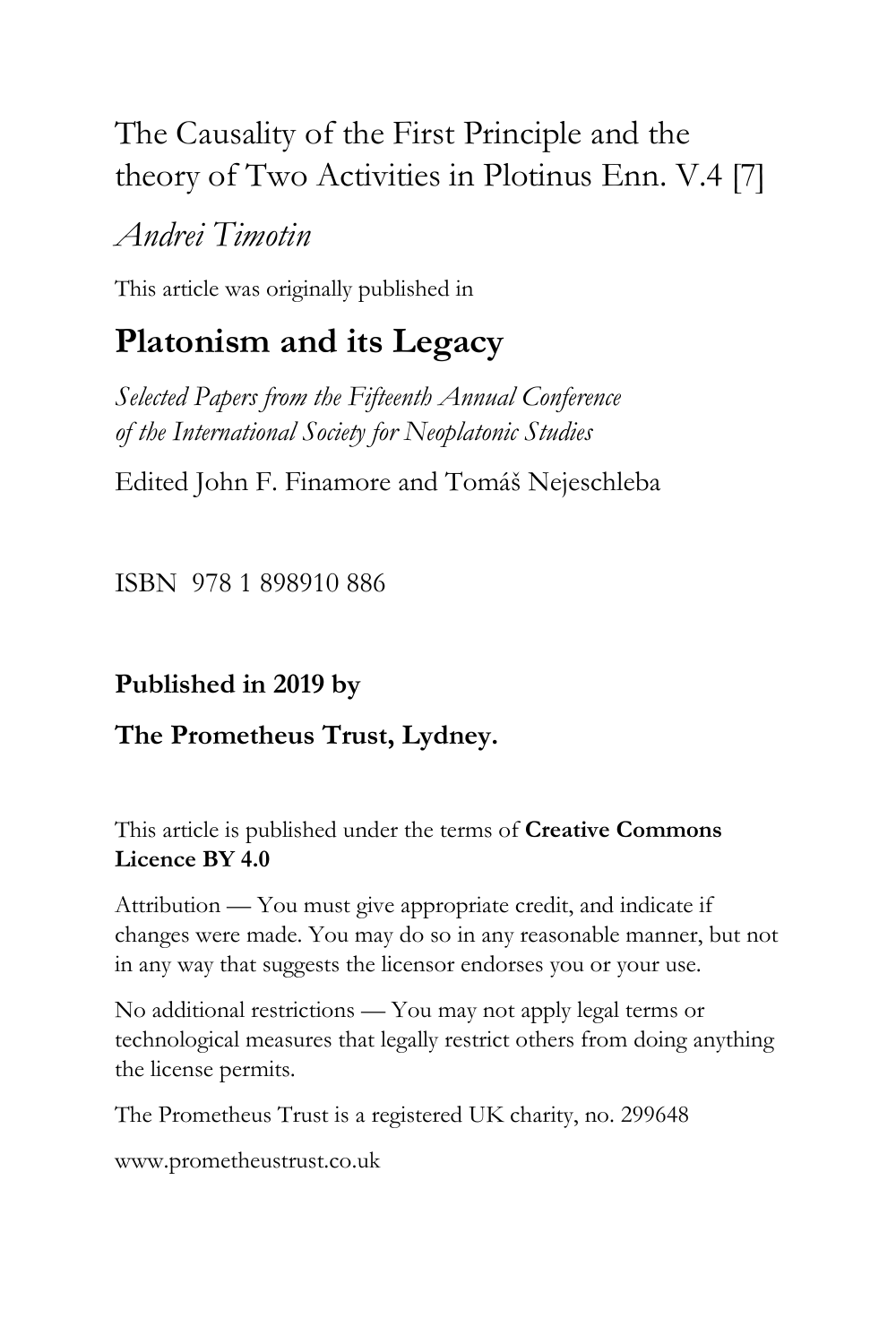## The Causality of the First Principle and the theory of Two Activities in Plotinus Enn. V.4 [7]

### Andrei Timotin

 This paper deals with one aspect of the Plotinian theory of causes, namely the causality of intelligible realities, as it is formulated especially in *Enn*.  $V$  4.<sup>[1](#page-1-0)</sup> Its main purpose is to highlight the main difficulties with which Plotinus is confronted in his attempt to explain how the realities come into being from the One and the significance of his use of Aristotelian notions in this context.

 In the brief two chapters of *Enn.* V 4 [treatise 7 in Porphyry's chronological order], Plotinus studies an issue previously formulated in *Enn.* V 9 [5] 14 and IV 8 [6] 6: knowing how all things, and first of all the divine Intellect, proceed from the First Principle.<sup>[2](#page-1-1)</sup> From the beginning, this question involves a major difficulty, namely explain how something comes into being from the First Principle, which always rests in itself. The unchangeable character of the First Principle, which is simple, perfect, and rests in itself, represents an axiom which Plotinus never ceases to repeat and which nothing in his work contests.<sup>[3](#page-1-2)</sup> The One produces, therefore, without being altered by this operation. The aim of *Enn.* V 4 is to solve this difficulty by explaining the conditions of possibility of this procession and by establishing the type of causality defining the relationship between the First Principle and the realities that proceed from it.

 Plotinus' solution to this aporia involves two stages: in a first stage, in the first chapter of *Enn.*  $\overline{V}$  4, Plotinus explains that producing is a necessity which results directly from the state of perfection. Plotinus starts from the premise that every thing that attains its perfection is able to produce and concludes that the First Principle, which is perfect

<span id="page-1-0"></span><sup>&</sup>lt;sup>1</sup> This work was supported by a grant of the Romanian National Authority for Scientific Research, CNCS – UEFISCDI, project PN-II-RU-TE-2014-4-0569. I would like to thank Seamus O'Neill for revising my English and the anonymous referee for his useful remarks.

<span id="page-1-1"></span><sup>&</sup>lt;sup>2</sup> See D'Ancona Costa (1992); (1996); (2009); Tazzolio (2004); Fronterotta (2014); Corrigan (2015).

<span id="page-1-2"></span><sup>&</sup>lt;sup>3</sup> On the unchangeable character of the First Principle and the derivation of all things from the One, see O'Meara (1993) 60-69.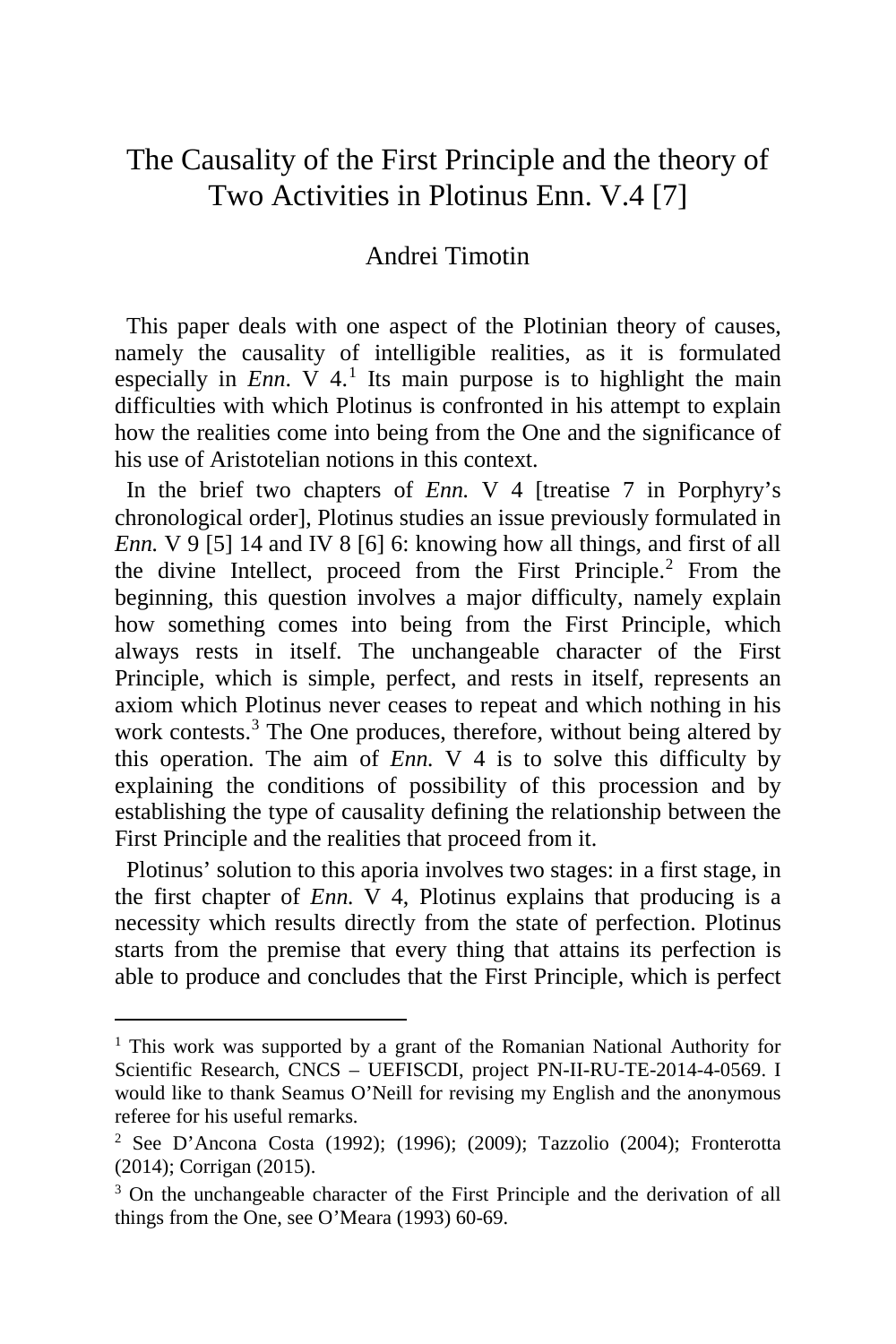in the highest degree (πάντων τελεώτατον), is not only capable of producing, but, in virtue of its perfection, is at the highest degree able to generate:

Plot. *Enn.* V 4 [7], 1, 24-36:

If the First is perfect, the most perfect of all (πάντων τελεώτατον), and the primal power (ἡ πρώτη δύναμις), it must be the most powerful of all beings (πάντων τῶν ὄντων δυνατώτατον) and the other powers must imitate (μιμεῖσθαι) it as far as they are able.<sup>[4](#page-2-0)</sup> Now when anything else comes to perfection we see that it produces, and does not endure to remain by itself, but makes something else. This is true not only of things which have choice, but of things which grow and produce without choosing to do so, and even lifeless things, which impart themselves to others as far as they can: as fire warms, snow cools, and drugs act on something else in a way corresponding to their own nature—all imitating the First Principle as far as they are able by tending to everlastingness and generosity. How then could the most perfect, the first Good, remain in itself as if it grudged to give of itself or was impotent, when it is the productive power of all things (ή πάντων δύναμις)? How would it then still be the Principle?<sup>[5](#page-2-1)</sup> (tr. Armstrong)

This important passage sets out two fundamental Plotinian axioms regarding the First Principle, which make possible a definition of the relation between the One and the other realities:

1) The first axiom is the description of the First Principle as  $\pi \rho \omega \tau \eta$ δύναμις "primal power".[6](#page-2-2) The δύναμις of the One is related in this

<span id="page-2-0"></span><sup>&</sup>lt;sup>4</sup> On imitating the First principle, see Pradeau (2003) 81-103.

<span id="page-2-1"></span><sup>5</sup> Εἰ τέλεόν ἐστι τὸ πρῶτον καὶ πάντων τελεώτατον καὶ δύναμις ἡ πρώτη, δεῖ πάντων τῶν ὄντων δυνατώτατον εἶναι, καὶ τὰς ἄλλας δυνάμεις καθόσον δύνανται μιμεῖσθαι ἐκεῖνο. Ὅ τι δ' ἂν τῶν ἄλλων εἰς τελείωσιν ἴῃ, ὁρῶμεν γεννῶν καὶ οὐκ ἀνεχόμενον ἐφ' ἑαυτοῦ μένειν, ἀλλ' ἕτερον ποιοῦν, οὐ μόνον ὅ τι ἂν προαίρεσιν ἔχῃ, ἀλλὰ καὶ ὅσα φύει ἄνευ προαιρέσεως, καὶ τὰ ἄψυχα δὲ μεταδιδόντα ἑαυτῶν καθόσον δύναται. οἷον τὸ πῦρ θερμαίνει, καὶ ψύχει ἡ χιών, καὶ τὰ φάρμακα δὲ εἰς ἄλλο ἐργάζεται οἷον αὐτά – πάντα τὴν ἀρχὴν κατὰ δύναμιν ἀπομιμούμενα εἰς ἀιδιότητά τε καὶ ἀγαθότητα. Πῶς οὖν τὸ τελεώτατον καὶ τὸ πρῶτον ἀγαθὸν ἐν αὑτῷ σταίη ὥσπερ φθονῆσαν ἑαυτοῦ ἢ ἀδυνατῆσαν, ἡ πάντων δύναμις; Πῶς δ' ἂν ἔτι ἀρχὴ εἴη; We use the *editio minor* by P. Henry and H.-R. Schwyzer, 3 vols. (Oxford, 1964-1982).

<span id="page-2-2"></span><sup>6</sup> On the First principle as power, see D'Ancona Costa (1996) 371-374; Pigler (2003); Aubry (2007) 215-247; Corrigan (2017).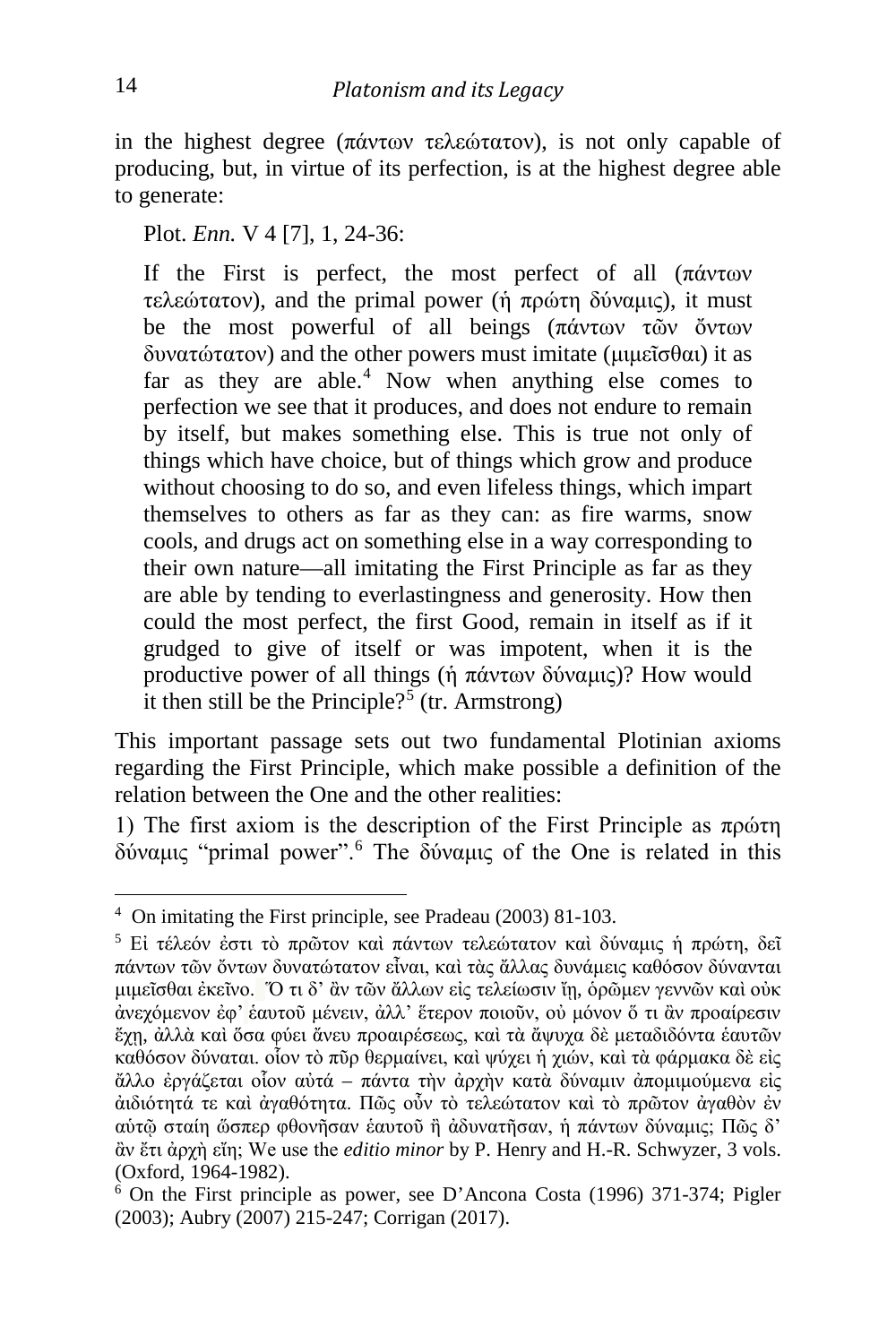context to its perfection, and is thus defined as the power to be the perfect cause of all things (ή πάντων δύναμις).<sup>[7](#page-3-0)</sup> The term δύναμις has an obvious Aristotelian resonance, but the meaning Plotinus assigns to it in this context covers only a limited segment of the semantic field defined by Aristotle in books Δ and Θ of the *Metaphysics*. Plotinus leaves aside the passive sense that δύναμις can assume (as potentiality), in order to retain only the opposite aspect, of an active, efficient power, the capacity of producing effects. In Aristotle's *Metaphysics*, the two meanings of δύναμις, the passive and the active one, are closely connected.[8](#page-3-1)

 Moreover, in book Θ of the *Metaphysics*, actuality (ἐνέργεια) is defined as actual existence, as opposed to the virtual one (δύναμις):

Arist. *Metaph.* Θ 6, 1048a 32-34:

Now actuality (ἐνέργεια) is the existence of the thing not in the way we call potentially (δυνάμει); and we call potentially, for example, Hermes in the wood and the half line in the whole, because they could be separated, and also someone not contemplating we call a knower, if he is capable of contemplating; and in contrast we call other things actually (ἐνεργείᾳ).[9](#page-3-2) (tr. Makin)

Δύναμις, in the sense of potentiality, is thus opposed to what is fully realized, to what has an actual existence (ἐνέργεια). On the contrary, in Plotinus, as far as intelligible realities are concerned, ἐνέργεια is not opposed to δύναμις, for in the intelligible universe there is nothing that is potential or indeterminate;<sup>[10](#page-3-3)</sup> every intelligible reality has an actual existence in virtue of its perfection and, correlatively, of its productive δύναμις: what has the most perfection has, by definition, the most power. In other words, the intelligible is at the same time ἐνέργεια and

<span id="page-3-1"></span><span id="page-3-0"></span><sup>7</sup> Cf. Plot. *Enn.* III 8 [30], 10; V 1 [10], 7; V 3 [49], 15; VI 8 [39], 9. 8 Arist. *Metaph*. Θ 1, 1046a 19-21: φανερὸν ὅτι ἔστι μὲν ὡς μία δύναμις τοῦ ποιεῖν καὶ πάσχειν. "It is obvious then that there is a single possibility of acting and being affected"

<span id="page-3-2"></span><sup>9</sup> ἔστι δὴ ἐνέργεια τὸ ὑπάρχειν τὸ πρᾶγμα μὴ οὕτως ὥσπερ λέγομεν δυνάμει. λέγομεν δὲ δυνάμει οἷον ἐν τῷ ξύλῳ Ἑρμῆν καὶ ἐν τῇ ὅλῃ τὴν ἡμίσειαν, ὅτι ἀφαιρεθείη ἄν, καὶ ἐπιστήμονα καὶ τὸν μὴ θεωροῦντα, ἂν δυνατὸς ᾖ θεωρῆσαι. τὸ δὲ ἐνεργείᾳ. We use W. Jaeger's edition of Aristotle's *Metaphysics* (Oxford, 1957).

<span id="page-3-3"></span><sup>&</sup>lt;sup>10</sup> Cf. Emilsson (2007) 29-30. On Plotinus' notion of ἐνέργεια, see recently Tollefsen (2012) 21-32.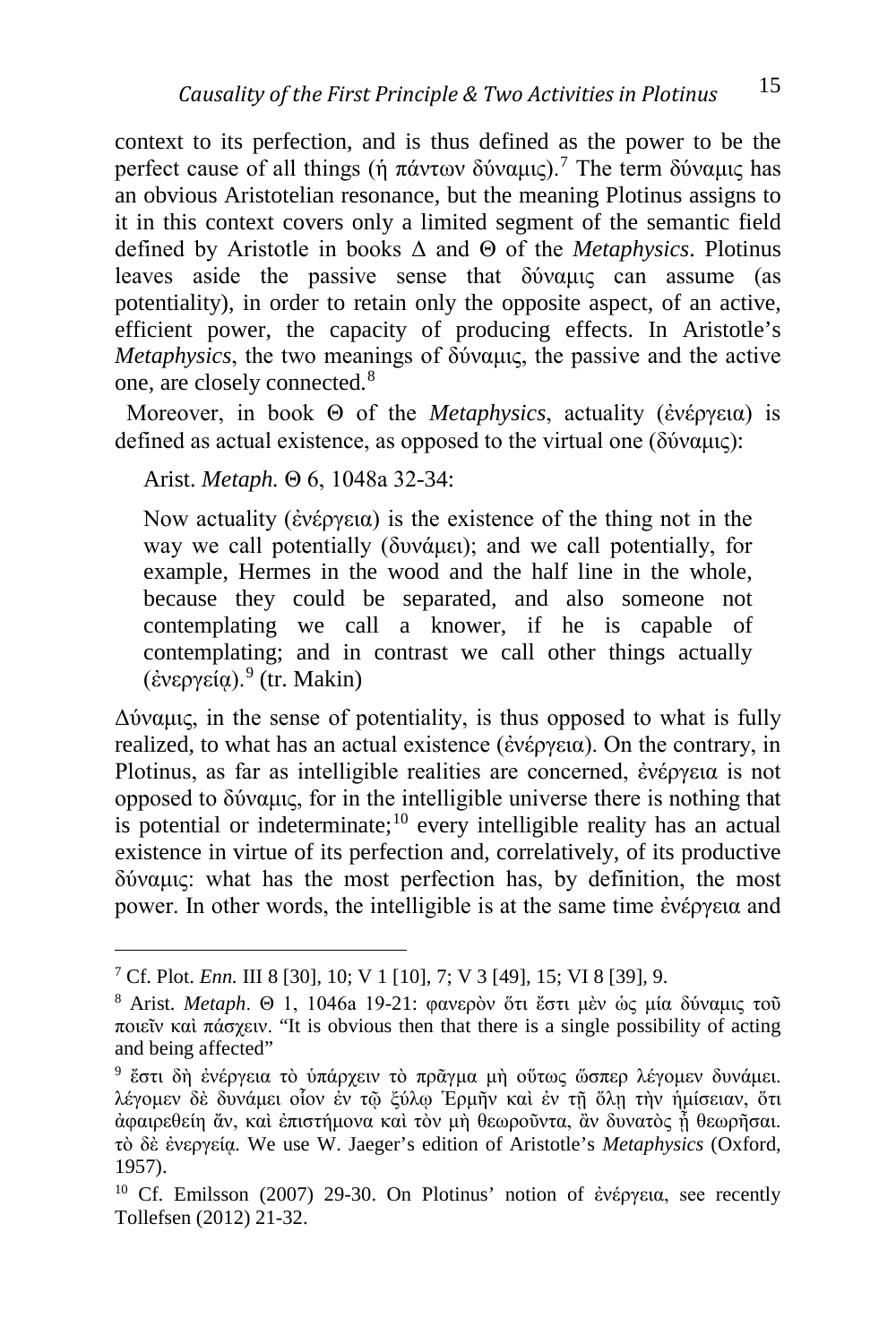δύναμις, actuality and power, in the sense of efficient power, related to perfection; excepting, of course, the First Principle, which is beyond being and actuality.

Plotinus develops this analysis in *Enn*. II 5  $[25]$ ,<sup>[11](#page-4-0)</sup> where he examines the notions of ἐνέργεια and δύναμις in order to clarify their use in the sensible and intelligible world. In chapter 3, he questions the presence of "being in potentiality" (ἐν δυνάμει) in the intelligible (3.4-22), and then he addresses the question of the status of "being in actuality" (ένεργεία), first for the Intellect 4.23-32), then for the Soul  $(4.32-34)$ and for the intelligible in general (4.35-40). The One is not taken into account in this analysis precisely because it transcends both being and actuality. At the end of this study, Plotinus concludes that the intelligibles are all actual and are all actualities, for in the intelligible world there is nothing which is not fully actual and perfect:

Plot. *Enn.* II 5 [25] 3.23-32:

But how are we to understand actual existence (ἐνεργεία) there? Is it like the way in which the statue, the compound of matter and form, exists actually (ἐνεργείᾳ), because each intelligible thing has already received its form? Rather because each of them is form and is perfectly what it is. For intellect does not move from a potentiality (ἐκ δυνάμεως) consisting in being able to think to an actuality (εἰς ἐνέργειαν) of thinking — otherwise it would need another prior principle which does not move from potentiality to actuality but the whole is in it. For potential existence (δυνάμει) wants to be brought to actuality (εἰς ἐνέργειαν) by the coming to it of something else, so that it may become something actually (ἐνεργεία), but that which has itself from itself unchanging identity, this will be actuality (ἐνέργεια). So all the primary beings (τὰ πρῶτα) are actuality (ἐνέργεια); for they have what they need to have from themselves and forever.  $\left[\ldots\right]^{12}$  $\left[\ldots\right]^{12}$  $\left[\ldots\right]^{12}$  (tr. Armstrong)

<span id="page-4-0"></span> $11$  See Narbonne (1998).

<span id="page-4-1"></span><sup>&</sup>lt;sup>12</sup> Τὸ δὲ ἐνεργεία πῶς ἐκεῖ; Ἄρα ὡς ὁ ἀνδριὰς τὸ συναμφότερον ἐνεργεία, ὅτι τὸ εἶδος ἕκαστον ἀπείληφεν; Ἢ ὅτι εἶδος ἕκαστον καὶ τέλειον ὅ ἐστι. Νοῦς γὰρ οὐκ ἐκ δυνάμεως τῆς κατὰ τὸ οἷόν τε νοεῖν εἰς ἐνέργειαν τοῦ νοεῖν – ἄλλου γὰρ ἂν προτέρου τοῦ οὐκ ἐκ δυνάμεως δέοιτο – ἀλλ' ἐν αὐτῷ τὸ πᾶν. Τὸ γὰρ δυνάμει βούλεται ἑτέρου ἐπελθόντος εἰς ἐνέργειαν ἄγεσθαι, ἵνα ἐνεργείᾳ γίνηταί τι, ὃ δ' αὐτὸ παρ' αὐτοῦ τὸ ἀεὶ οὕτως ἔχει, τοῦτο ἐνέργεια ἂν εἴη. Πάντα οὖν τὰ πρῶτα ἐνέργεια. ἔχει γὰρ ὃ δεῖ ἔχειν καὶ παρ' αὑτῶν καὶ ἀεί.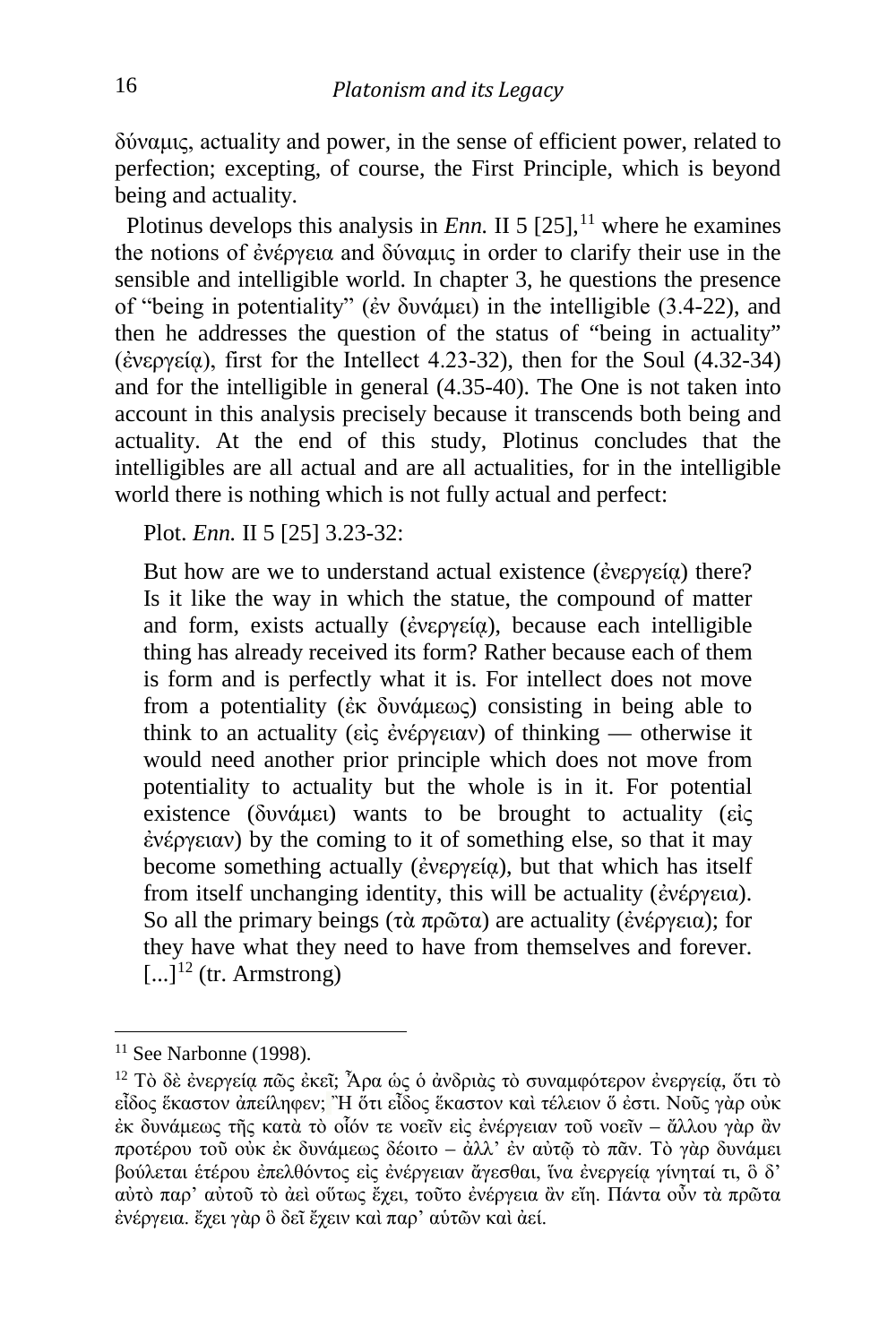Plot. *Enn.* II 5 [25] 3.35-40:

But, granted that everything there exists actually (ἐνεργείᾳ) in this way, is everything there actuality (ἐνέργεια)? Why not? Certainly, if it is well said that nature there is sleepless, and life, and the best life, the noblest actualities (κάλλισται ἐνέργειαι) would be there. All things there, then, both exist actually and are actualities (ἐνεργεία ἄρα καὶ ἐνέργεια τὰ πάντα), and all are lives, and the region there is a region of life and the origin and spring of true soul and intellect.<sup>[13](#page-5-0)</sup> (tr. Armstrong)

The idea that intelligibles are actualities and are always in actuality has an Aristotelian origin, too. The argumentation of *Enn.* II 5 presents, in fact, remarkable affinities with Aristotle's argumentation in the book Θ of *Metaphysics* concerning the relation of anteriority between ἐνέργεια and δύναμις in the domain of both perishable and eternal beings (Θ 8).[14](#page-5-1) Aristotle thus asserts that every eternal being is necessarily actual, for every power presupposes the possibility of opposites, that of being and of not being; but eternals always exist and cannot be in a state of non being:

#### Arist. *Metaph.* Θ 8, 1050b 7-17:

For eternal things are prior in substance to perishable things, and nothing eternal is potentially (οὐθὲν δυνάμει ἀΐδιον). Here is the reason. Every potentiality (δύναμις) is at the same time for the contradictory; for while what is not capable of obtaining cannot obtain in anything, everything that is capable can fail to act (τὸ δυνατὸν δὲ πᾶν ἐνδέχεται μὴ ἐνεργεῖν). So what is capable of being (τὸ ἄρα δυνατὸν εἶναι) can both be and not be; so the same thing is capable both of being and of not being. And what is capable of not being can fail to be; and what can fail to be is perishable, either without qualification or in that way in which it is said that it can fail to be, either in respect of place or in respect of quantity or quality; and without qualification is in respect of substance. So nothing that is imperishable without qualification is potentially without qualification (but nothing prevents its

<span id="page-5-1"></span><span id="page-5-0"></span><sup>13</sup> Ἀλλ' ἐνεργείᾳ μὲν πάντα καὶ οὕτως, ἐνέργεια δὲ πάντα; <sup>Ἢ</sup> πῶς; Εἰ δὴ καλῶς εἴρηται ἐκείνη ἡ φύσις ἄγρυπνος εἶναι καὶ ζωὴ καὶ ζωὴ ἀρίστη, αἱ κάλλισται ἂν εἶεν ἐκεῖ ἐνέργειαι. Καὶ ἐνεργείᾳ ἄρα καὶ ἐνέργεια τὰ πάντα καὶ ζωαὶ τὰ πάντα καὶ ὁ τόπος ὁ ἐκεῖ τόπος ἐστὶ ζωῆς καὶ ἀρχὴ καὶ πηγὴ ἀληθοῦς ψυχῆς τε καὶ νοῦ. <sup>14</sup> See Narbonne (1998) 76-78.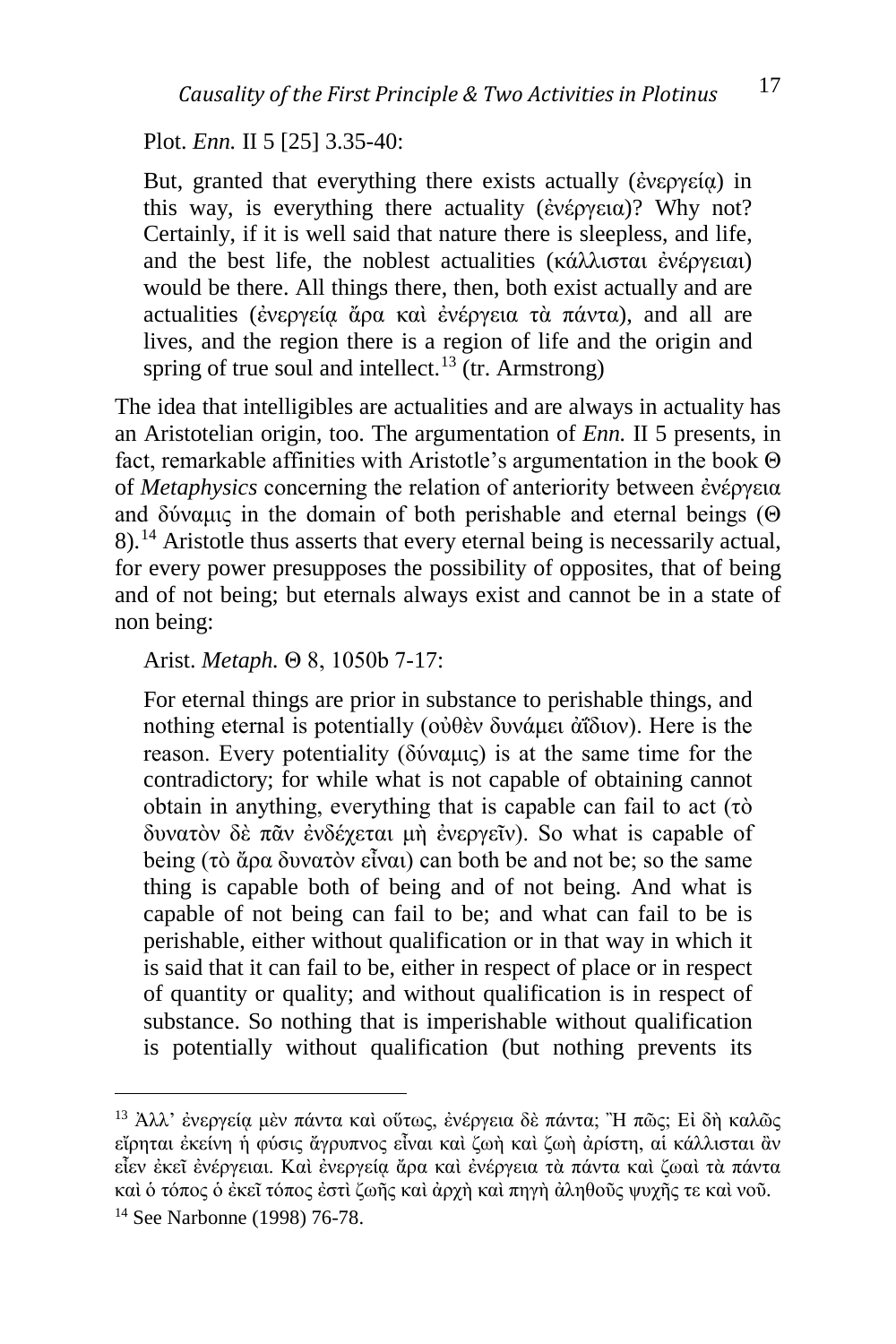being so in a certain respect, for example, in respect of quality or location); so all [eternal things] are in actuality (ἐνεργεία ἄρα  $πάντα$ ).<sup>[15](#page-6-0)</sup> (tr. Makin)

 2) The second axiom concerning the First Principle in *Enn.* V 4 states that production, far from being the sign of a deficiency, represents a consequence of the state of perfection, being an expression of power, in the Plotinian sense of the term (of active, efficient power). As Plotinus states clearly in *Enn.* V 1 [10]: "All things, when they come to perfection, produce. The One is always perfect and therefore produces everlastingly".  $16$ 

 This axiom is fully developed in *Enn.* III 8 [30] 3-4, in which Plotinus shows that production is a corollary of contemplation  $(θεωρία)$ .<sup>[17](#page-6-2)</sup> In *Enn.* III 8, Plotinus considers all existing realities from the point of view of contemplation and shows that each form of existence contemplates its origin and, by contemplating it, perfects itself and produces in its turn. Plotinus thus shows that the last manifestations of the soul of the world contemplate the rational power of the soul of the world (chapter 1-4), which itself contemplates the Intellect (chapters 5- 6), which contemplates the First Principle (chapters 8-11). Only the First Principle does not contemplate, since there is no higher reality to which it can direct itself; perfection is not, in its case, a state towards which it tends, but its very nature.

 The First Principle therefore generates by virtue of its perfection, but Plotinus still has to describe how this production can take place. In order to answer this question, Plotinus develops a doctrine known as

<span id="page-6-0"></span><sup>&</sup>lt;sup>15</sup> τὰ μὲν γὰρ ἀΐδια πρότερα τῆ οὐσία τῶν φθαρτῶν, ἔστι δ' οὐθὲν δυνάμει ἀΐδιον. Λόγος δὲ ὅδε. πᾶσα δύναμις ἅμα τῆς ἀντιφάσεώς ἐστιν. τὸ μὲν γὰρ μὴ δυνατὸν ὑπάρχειν οὐκ ἂν ὑπάρξειεν οὐθενί, τὸ δυνατὸν δὲ πᾶν ἐνδέχεται μὴ ἐνεργεῖν. τὸ ἄρα δυνατὸν εἶναι ἐνδέχεται καὶ εἶναι καὶ μὴ εἶναι. τὸ αὐτὸ ἄρα δυνατὸν καὶ εἶναι καὶ μὴ εἶναι. τὸ δὲ δυνατὸν μὴ εἶναι ἐνδέχεται μὴ εἶναι. τὸ δὲ ἐνδεχόμενον μὴ εἶναι φθαρτόν, ἢ ἁπλῶς ἢ τοῦτο αὐτὸ ὃ λέγεται ἐνδέχεσθαι μὴ εἶναι, ἢ κατὰ τόπον ἢ κατὰ τὸ ποσὸν ἢ ποιόν. ἁπλῶς δὲ τὸ κατ' οὐσίαν. οὐθὲν ἄρα τῶν ἀφθάρτων ἁπλῶς δυνάμει ἔστιν ἁπλῶς (κατά τι δὲ οὐδὲν κωλύει, οἷον ποιὸν ἢ πού). ἐνεργείᾳ ἄρα πάντα.

<span id="page-6-1"></span><sup>&</sup>lt;sup>16</sup> Plot. *Enn.* V 1 [10] 6.37-38: πάντα δὲ ὅσα ἤδη τέλεια γεννᾶ. τὸ δὲ ἀεὶ τέλειον ἀεὶ καὶ ἀίδιον γεννᾷ. 17 See Narbonne (2011) 117-127.

<span id="page-6-2"></span>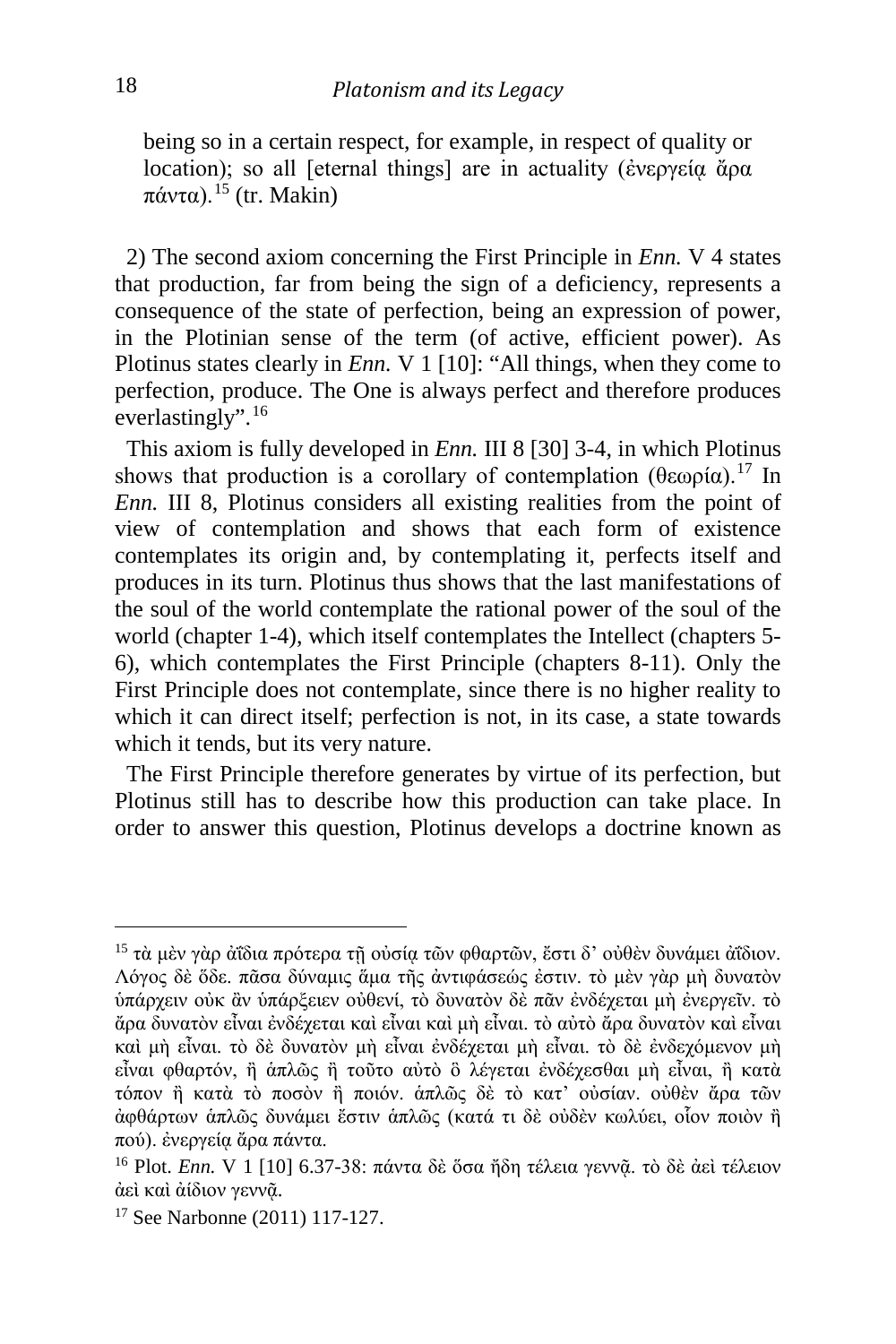the theory of two activities (or of the double-ἐνέργεια).<sup>[18](#page-7-0)</sup> We will see why this name is not entirely satisfactory. According to this theory, each substance has a primary or internal activity proper to itself (ἡ τῆς οὐσίας ἐνέργεια) and gives rise to a secondary activity external to, or different from, the primary activity (ή άπ' ἐκείνης).

In accordance with this theory, of Aristotelian origin, $19$  the First Principle would have a primary activity, proper to itself, in virtue of which it rests in itself and is always identical to itself. But the First Principle would also give rise to a second activity, which is the expression of the overabundance of its perfection, and which is the divine Intellect. In order to exemplify this theory, Plotinus gives as an example the case of fire giving off heat as its first and proper activity, and giving it off to other things, without being affected and modified, as its secondary activity<sup>20</sup>:

Plot. *Enn.* V 4 [7], 2, 27-37:

But how, when that abides unchanged, does Intellect come into being? In each and every thing there is an activity (ἐνέργεια) which belongs to substance  $(\omega \sigma \alpha \zeta)^{21}$  $(\omega \sigma \alpha \zeta)^{21}$  $(\omega \sigma \alpha \zeta)^{21}$  and one which goes out from substance; and that which belongs to substance is the active actuality which is each particular thing, and the other activity

<span id="page-7-0"></span><sup>&</sup>lt;sup>18</sup> The theory is mentioned, though more briefly, in *Enn*. II 9 [33] 8.22-24, where it is applied to Intellect, and in IV 3 [27] 10.31, where it is applied to soul. See also, e.g., *Enn.* IV 5 [29] 7.13-23; V 1 [10] 6.28-53; V 3 [49] 7.19-34; VI 2 [43] 22.26-29. The first modern study on this theory is Rutten (1956). Valuable treatments of the topic may also be found in Lloyd (1990) 98-105; Gerson (1994) 23-37; Narbonne (2001) 61-79; Emilsson (2007) 22-68.

<span id="page-7-1"></span><sup>&</sup>lt;sup>19</sup> On the Aristotelian origin of the theory of two activities, see already Rutten (1956), Lloyd (1990) 98-105, and especially Emilsson (2007) 52-68. Hadot (1968) 228-231 advanced the hypothesis of a Stoic origin – a hypothesis renewed by Narbonne (2001) 61-79 –, although without contesting Plotinus' debt to Aristotle in this respect.

<span id="page-7-2"></span> $20$  The fire is a standard, though not entirely appropriate illustration – inspired by Platonic references (Pl. *Ti.* 58c; *Phd.* 103d) – of the theory of two activities. Cf. Plot. *Enn.* II 6 [17] 3.16-20; V 1 [10] 3.9-10; V 3 [49] 7.23-24. As Atkinson remarked, "fire is material, and, therefore, passive. Its external activity marks a diminution in the power of its internal activity, whereas Plotinus insists that by procession from the One the efficiency of the hypostases is not reduced." See Atkinson (1983) 58; cf. also Gerson (1994) 235 and n. 29.

<span id="page-7-3"></span> $21$  As Atkinson has shown, the connection of the primary internal activity with οὐσία is derived from Aristotle, though, "the way in which Plotinus connects the two concepts is most un-Aristotelian". See Atkinson (1983) 57.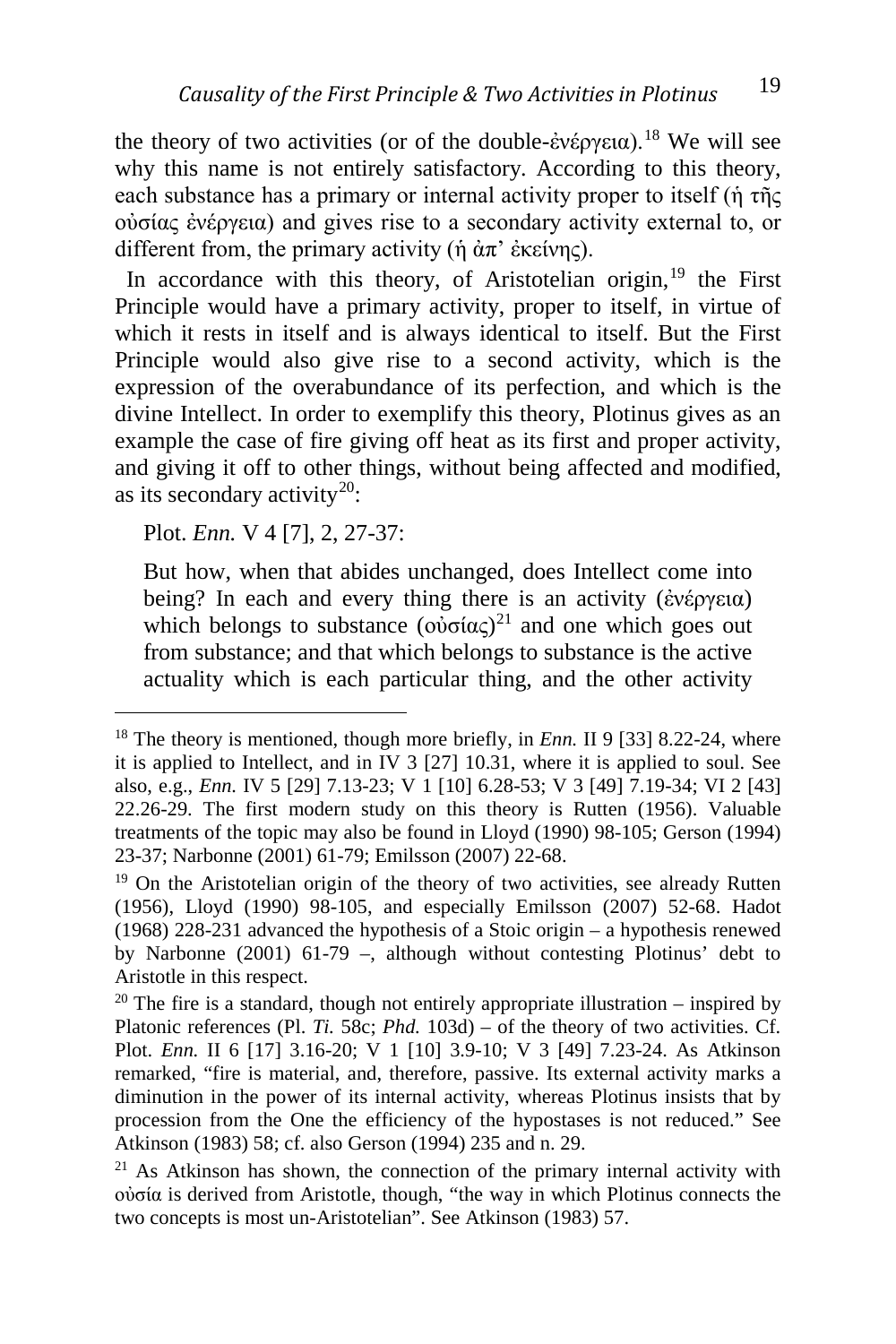derives from that first one, and must in everything be a consequence of it, different from the thing itself: as in fire there is a heat which is the content of its substance, and another which comes into being from that primary heat when fire exercises the activity which is native to its substance in abiding unchanged as fire. So it is also in the higher world; and much more so there, while, the Principle abides "in its own proper way of life", the activity generated from the perfection in it and its coexistent activity acquires substantial existence, since it comes from a great power, the greatest indeed of all, and arrives at being and substance (εἶναι καὶ οὐσίαν).<sup>[22](#page-8-0)</sup> (tr. Armstrong)

 By the theory of the two activities Plotinus tries to reconcile the immutability and autarky of the First Principle with its capacity to give birth to a reality different from itself, which would be a necessary result of the overabundant character of its perfect nature or, in Plotinian terminology, of its δύναμις. The doctrine of the two activities has the role of explaining precisely these two contradictory aspects of the nature of the First Principle.

 This doctrine, however, also involves some problematic aspects, which Plotinus will not fail to point out elsewhere, notably in *Enn.* VI  $7 [38]$ ,<sup>[23](#page-8-1)</sup> in chapters 15 to 18, where he reconsiders the role of the First Principle as "cause" of all things. Since each of the three hypostases is a causal principle, a causal δύναμις, the external activity that each of them produces could be considered its effect. This theory is inconsistent insofar as it asserts that, by virtue of the absolute transcendence of the First Cause, the One gives what he does not have,<sup>[24](#page-8-2)</sup> since the One is infinitely superior and radically different from what emanates from it:

<span id="page-8-0"></span><sup>22</sup> Ἀλλὰ πῶς μένοντος ἐκείνου γίνεται; Ἐνέργεια <sup>ἡ</sup> μέν ἐστι τῆς οὐσίας, <sup>ἡ</sup> <sup>δ</sup>' ἐκ τῆς οὐσίας ἑκάστου. καὶ ἡ μὲν τῆς οὐσίας αὐτό ἐστιν ἐνέργεια ἕκαστον, ἡ δὲ ἀπ' ἐκείνης, ἣν δεῖ παντὶ ἕπεσθαι ἐξ ἀνάγκης ἑτέραν οὖσαν αὐτοῦ. οἷον καὶ ἐπὶ τοῦ πυρὸς ἡ μέν τίς ἐστι συμπληροῦσα τὴν οὐσίαν θερμότης, ἡ δὲ ἀπ' ἐκείνης ἤδη γινομένη ἐνεργοῦντος ἐκείνου τὴν σύμφυτον τῇ οὐσίᾳ ἐν τῷ μένειν πῦρ. Οὕτω δὴ κἀκεῖ καὶ πολὺ πρότερον ἐκεῖ μένοντος αὐτοῦ ἐν τῷ οἰκείῳ ἤθει ἐκ τῆς ἐν αὐτῷ τελειότητος καὶ συνούσης ἐνεργείας ἡ γεννηθεῖσα ἐνέργεια ὑπόστασιν λαβοῦσα, ἅτε ἐκ μεγάλης δυνάμεως, μεγίστης μὲν οὖν ἁπασῶν, εἰς τὸ εἶναι καὶ οὐσίαν ἦλθεν. This image can be found in an identical context in *Enn.* V 1 [10], 6, 34-35. See O'Meara (1975) 44 n. 38.

<span id="page-8-1"></span><sup>23</sup> See Hadot (1987).

<span id="page-8-2"></span><sup>24</sup> See Lloyd (1976); Chrétien (1980).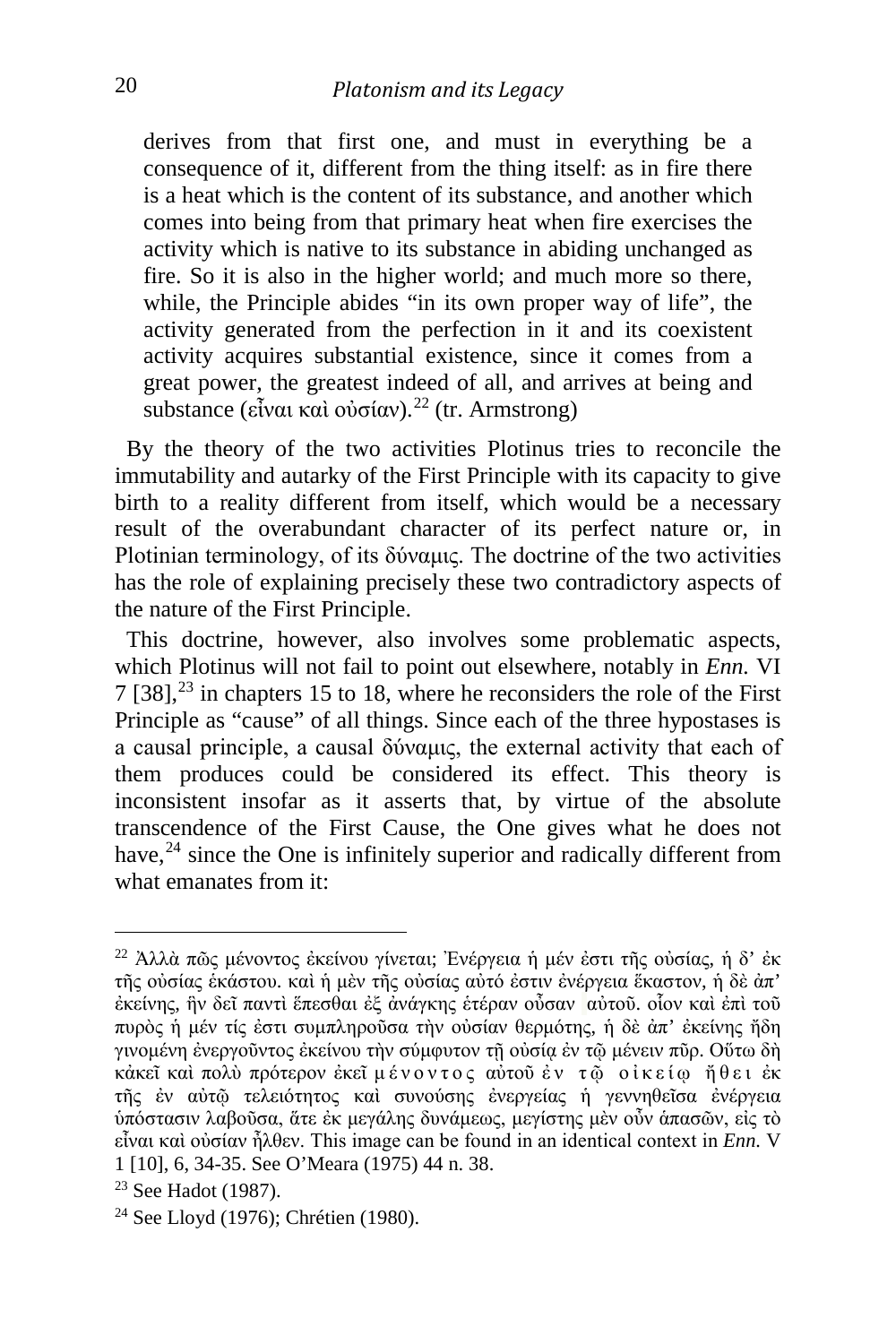### Plot. *Enn.* VI 7 [38], 15, 15-20:

For that Good is the principle, and it is from that that they are in this Intellect, and it is this which has made them from that Good. For it was not lawful in looking to him to think nothing, nor again to think what was in him; for then Intellect itself would not have generated them. Intellect therefore had the power from him to generate and to be filled full of its own offspring, since the Good gave what he did not himself have.<sup>[25](#page-9-0)</sup> (tr. Armstrong)

Plot. *Enn.* VI 7 [38], 17, 1-5:

But how can these be in Intellect, and be Intellect, when they are not there in what fills it, nor, again, in it itself which is filled? For when it was not yet filled, it did not have them. Now, there is no necessity for anyone to have what he gives, but in this kind of situation one must consider that the giver is greater, and that what is given is less than the giver.<sup>[26](#page-9-1)</sup> (tr. Armstrong)

 Once again, Plotinus expresses the transcendence of the donor in relation to the receiver in Aristotelian terms,  $27$  asserting that the donor must be in actuality, whereas what receives the gift can only be in potentiality: "For that which is actual (ἐνεργεία) must be first, and those that come after must be potentially (δυνάμει) those before them; and the first transcended the seconds and the giver transcended the gift".<sup>[28](#page-9-3)</sup> The use of the Aristotelian opposition between in-actuality and in-potentiality is not, however, very appropriate in this context. It does not apply to the relation between the First Principle and the Intellect,

<span id="page-9-0"></span><sup>25</sup> Ἀρχὴ γὰρ ἐκεῖνος καὶ ἐξ ἐκείνου ἐν τούτῳ καὶ οὗτος ὁ ποιήσας ταῦτα ἐξ ἐκείνου. Οὐ γὰρ ἦν θέμις βλέποντα εἰς ἐκεῖνον μηδὲν νοεῖν οὐδ' αὖ τὰ ἐν ἐκείνῳ. οὐ γὰρ ἂν αὐτὸς ἐγέννα. Δύναμιν οὖν εἰς τὸ γεννᾶν εἶχε παρ' ἐκείνου καὶ τῶν αὐτοῦ πληροῦσθαι γεννημάτων διδόντος ἐκείνου ἃ μὴ εἶχεν αὐτός.

<span id="page-9-1"></span><sup>&</sup>lt;sup>26</sup> Άλλά πῶς ταῦτα ἐν αὐτῷ καὶ αὐτός, οὐκ ὄντων ἐκεῖ ἐν τῷ πληρώσαντι οὐδ' αὖ ἐν αὐτῷ τῷ πληρουμένῳ; Ὅτε γὰρ μήπω ἐπληροῦτο, οὐκ εἶχεν. Ἢ οὐκ ἀνάγκη, ὅ τις δίδωσι, τοῦτο ἔχειν, ἀλλὰ δεῖ ἐν τοῖς τοιούτοις τὸ μὲν διδὸν μεῖζον νομίζειν, τὸ δὲ διδόμενον ἔλαττον τοῦ διδόντος.

<span id="page-9-2"></span><sup>27</sup> See, e.g., Arist. *Metaph.* B 1, 993b24-27. Like Plotinus, Aristotle uses fire as an illustration of the causal theory (see also Arist. *GC* II 3, 330b26; *Mete.* I, 340b22- 24). On Plotinus' theory of causation and its Aristotelian (but also Platonic) origins, see Atkinson (1983) 57.

<span id="page-9-3"></span><sup>28</sup> Plot. *Enn.* VI 7 [38], 17, 7-9: Πρῶτον γὰρ δεῖ τὸ ἐνεργείᾳ εἶναι, τὰ δ' ὕστερα εἶναι δυνάμει τὰ πρὸ αὐτῶν. καὶ τὸ πρῶτον δὲ ἐπέκεινα τῶν δευτέρων καὶ τοῦ διδομένου τὸ διδὸν ἐπέκεινα ἦν.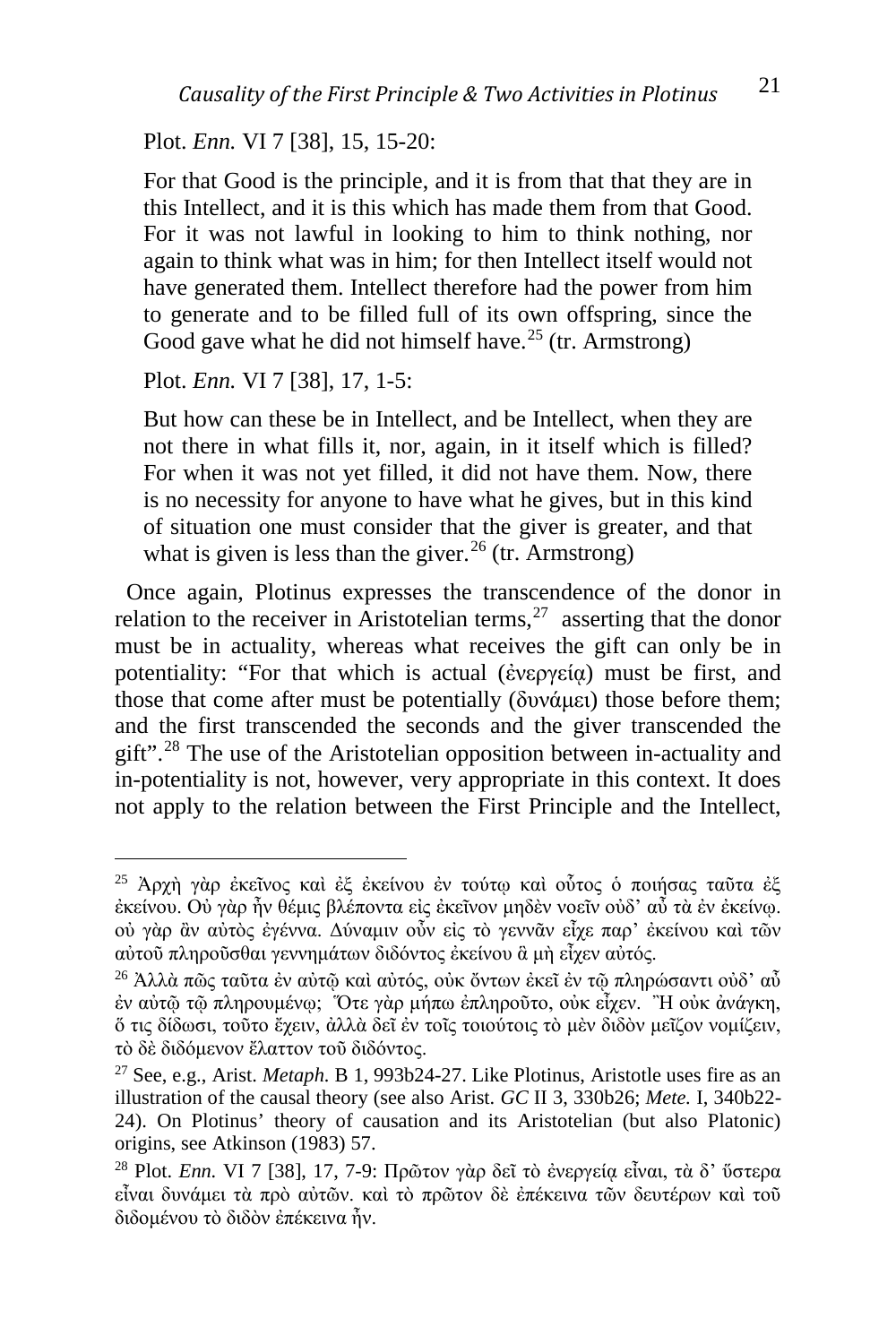since precisely the Intellect is not potentially what the One is in actuality, because of the absolute transcendence of the First Principle.<sup>[29](#page-10-0)</sup>

 Further in the same chapter, Plotinus, resuming and expanding the analyses of *Enn.* V 4, asserts that what emanates from the One is an ἐνέργεια (17.10), which is identified with Life, the first state of the divine Intellect. It is a trace, a small mark that comes from the One, as heat comes from the fire (18.3-5) or light from the sun (V 3 [49] 12.40). This ἐνέργεια accurately corresponds to the second ἐνέργεια of *Enn.* V 4, the emanation that spreads from the First Principle like the heat from the fire. This ἐνέργεια does not pre-exist in the One, for the One transcends it absolutely. The second activity of the First Principle, Life, as the primordial state of the divine Intellect, is not, literally, an activity of the One, for this Life is not the Life of the One, a Life which would properly characterize the First Principle. It is only a trace, an image (εἴδωλον) of the One.[30](#page-10-1) That is why the name, "theory of the two activities" is not appropriate as far as it concerns the First Principle, for its second activity is not really *its* own activity, but simply an emanation which proceeds from it.

 The theory of the two activities is also meant to establish a causal relation within the procession of the intelligible realities and thus to define the First Principle as the cause of the lower realities. The first activity of every thing is defined in relation to the first activity of the higher reality that gave birth to it. The One would be the cause of the Intellect insofar as the Intellect would represent the second activity of the One, although, as we have seen, this description is not entirely suitable. Similarly, in the descending order of the procession, the divine Intellect is the cause of the soul, since the soul (as διάνοια) represents the second activity of the Intellect.

 The definition of a proper causality of the First Principle is not exempt from some problematic aspects either, as Plotinus himself shows in *Enn.* VI 9 [9].<sup>[31](#page-10-2)</sup> Plotinus presents here his theory of the First Principle in a systematic way for the first time. In his view, it is necessary to admit an absolutely simple reality beyond the intelligible

<span id="page-10-0"></span><sup>29</sup> See Hadot (1987) 273.

<span id="page-10-1"></span><sup>30</sup> Cf. Plot. *Enn.* IV 5 [29] 7.16-18; V 1 [10] 6.33; V 2 [11] 1.15-21; V 3 [49] 7.23-24 . See Emilsson (2007) 27 and Pradeau (2003) 69-70 and 81-82.

<span id="page-10-2"></span> $31$  Hadot (1994). On the causality of the First principle, see also D'Ancona (1996) 370-374 and Aubry (2007), 222-239.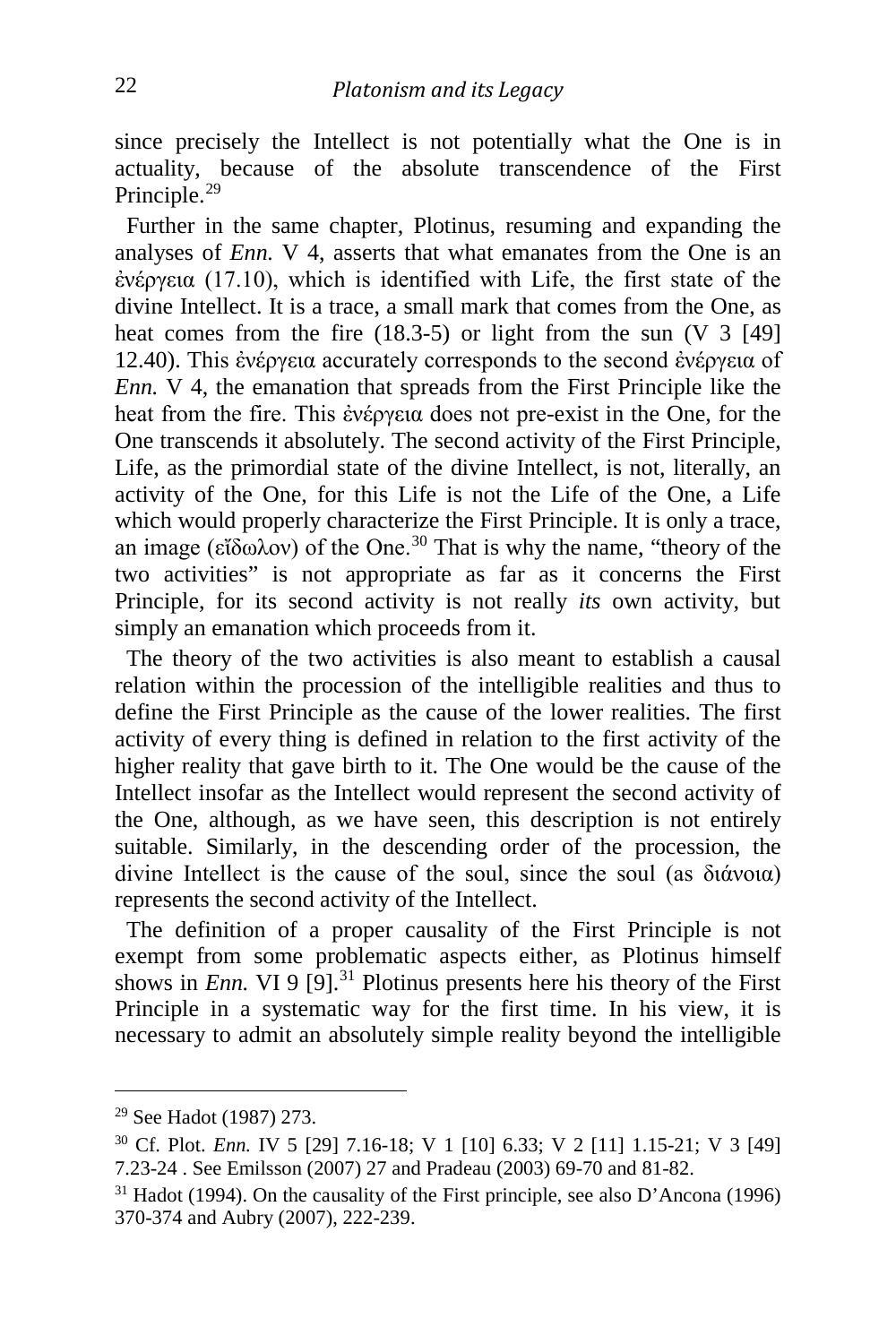world and the divine Intellect. In the first chapters, using the method of "negative theology", Plotinus defines the One as a reality which has no attribute and whose very name "One" does not indicate that the predicate of the unity belongs to him.[32](#page-11-0) In this context, Plotinus questions, in chapters 5 and 6, whether it is possible to assert that the One is the "cause" of the realities that come into being from it. Plotinus already pointed out, in the last lines of chapter 3, that asserting the One as "cause" (even as "final cause"<sup>[33](#page-11-1)</sup>) does not imply that the One acquires an attribute, in this case the attribute of "cause" of something. The One has no attribute; but it is our attribute to be "caused" by it.<sup>[34](#page-11-2)</sup>

In conclusion, one could say that Plotinus uses some of Aristotle's main categories (actuality, power, cause) in order to deal with one major problem of his philosophy, namely the causality of intelligible realities, as it appears in *Enn*. V 4 and in other related Plotinian texts. I emphasised some remarkable affinities between Aristotle and Plotinus in this respect: they concern, for instance, the use of the notion of active power, the demonstration that the intelligible is always in actuality, and the claim that nothing potential can be attributed to it.

## Bibliography

### Editions

*Aristotelis Metaphysica*, recognovit brevique adnotatione critica instruxit W. Jaeger. Oxford, 1957

*Plotini Opera* ediderunt P. Henry et H.-R. Schwyzer, 3 vols. Oxford, 1964-1982.

<span id="page-11-0"></span><sup>&</sup>lt;sup>32</sup> On Plotinus and negative theology, see Armstrong (1979) XXIV.

<span id="page-11-1"></span><sup>33</sup> See Fronterotta (2014).

<span id="page-11-2"></span><sup>34</sup> Plot. *Enn.* VI 9 [9], 3: Ἐπεὶ καὶ τὸ αἴτιον λέγειν οὐ κατηγορεῖν ἐστι συμβεβηκός τι αὐτῷ, ἀλλ' ἡμῖν, ὅτι ἔχομέν τι παρ' αὐτοῦ ἐκείνου ὄντος ἐν αὐτῷ. δεῖ δὲ μηδὲ τὸ « ἐκείνου » μηδὲ ὄντως λέγειν ἀκριβῶς λέγοντα, ἀλλ' ἡμᾶς οἷον ἔξωθεν περιθέοντας τὰ αὑτῶν ἑρμηνεύειν ἐθέλειν πάθη ὁτὲ μὲν ἐγγύς, ὁτὲ δὲ ἀποπίπτοντας ταῖς περὶ αὐτὸ ἀπορίαις. "For to say that it is the cause (αἴτιον) is not to predicate something incidental of it but of us, because we have something from it while that One is in itself; but one who speaks precisely should not say "that" or "is"; but we run round it outside, in a way, and want to explain our own experiences  $(\pi \dot{\alpha} \theta)$  of it, sometimes near it and sometimes falling away in our perplexities about it." (tr. Armstrong).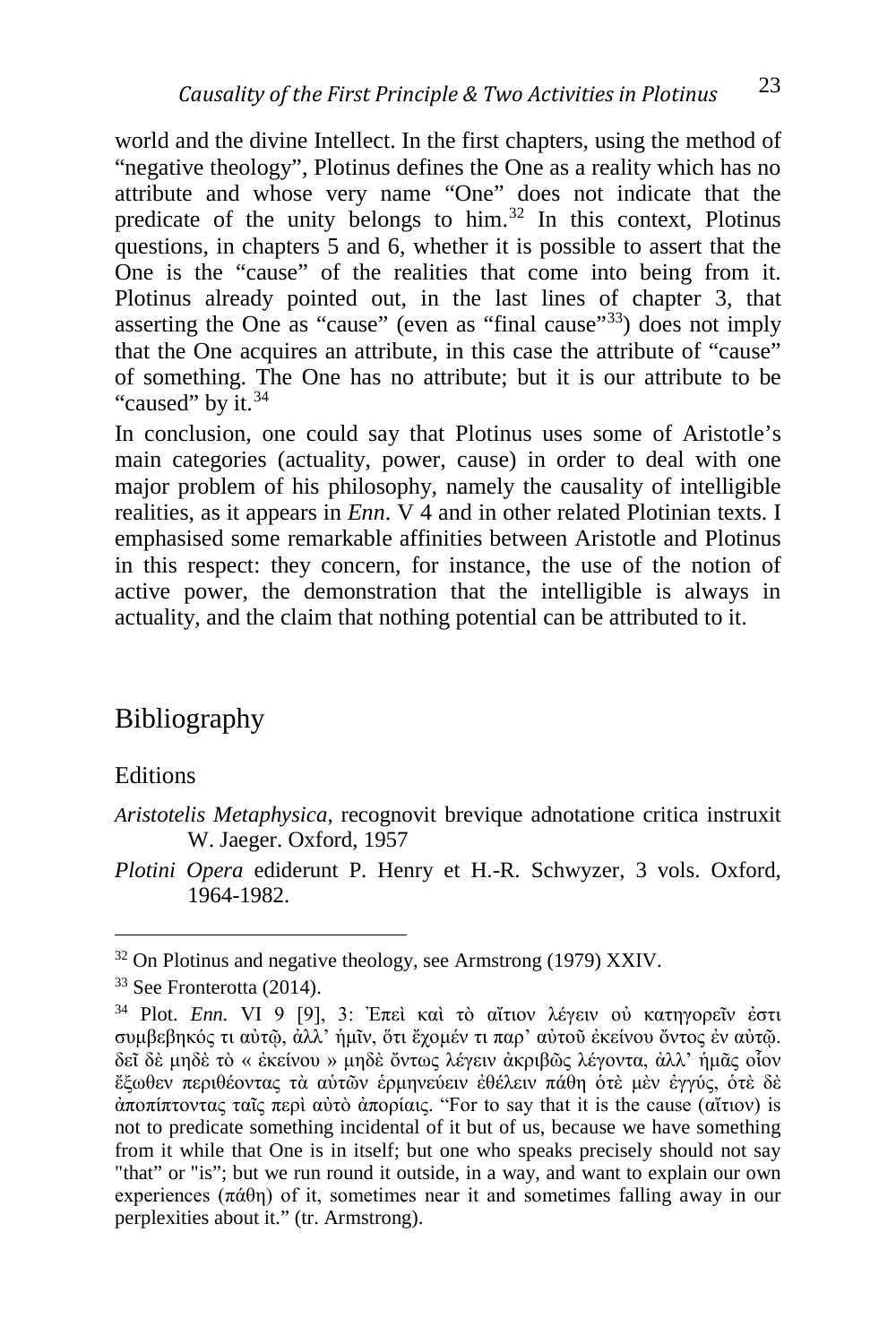**Translations** 

- Atkinson, M. (1983). *Plotinus, Ennead V.1. On the three principal hypostases.* A Commentary with Translation. Oxford.
- Hadot, P. (1987). *Plotin, Traité 38 (VI, 7)*. Introduction, traduction, commentaire et notes. Paris.
- -------- (1994). *Plotin, Traité 9 (VI, 9)*. Introduction, traduction, commentaire et notes. Paris.
- Makin, S. (2006). *Aristotle, Metaphysics. Book Θ*. Translated with an Introduction and Commentary. Oxford.
- Narbonne, J.-M. (1998). Plotin, *Traité 25 (II 5)*. Introduction, traduction, commentaire et notes. Paris.
- *Plotinus* with an English translation by A. H. Armstrong, 7 vols., Cambridge, Mass., Second edition, 1988.

Secondary literature

- Armstrong, A.H. (1979). *Plotinian and Christian Studies*. London, Variorum.
- Aubry, G. (2007). *Dieu sans la puissance.* Dunamis *et* energeia chez Aristote et chez Plotin. Paris.
- Chrétien, J.L. (1980). "Le Bien donne ce qu'il n'a pas", *Archives de philosophie* 43: 263-278.
- Corrigan, K. (2015). "Divine and Human Freedom: Plotinus' new understandig of creative agency", in *Causation and Creation in Late Antiquity*, ed. A. Marmodoro and B.D. Prince. Cambridge, 131-149.
- -------- (2017). "The Sources and Structures of Power and Activity in Plotinus", in *Divine Powers in Late Antiquity*, ed. A. Marmodoro, A.-I. Viltanioti. Oxford, 17-37.
- D'Ancona Costa, C. (1992). "*Ámorphon kai aneídeon*. Causalité des Formes et causalité de l'Un chez Plotin", *Revue de philosophie ancienne* 10: 69-113.
- -------- (1996). "Plotinus and later Platonic philosophers on the causality of the First Principle", in *The Cambridge Companion to Plotinus*, ed. L. P. Gerson. Cambridge, 356-385.